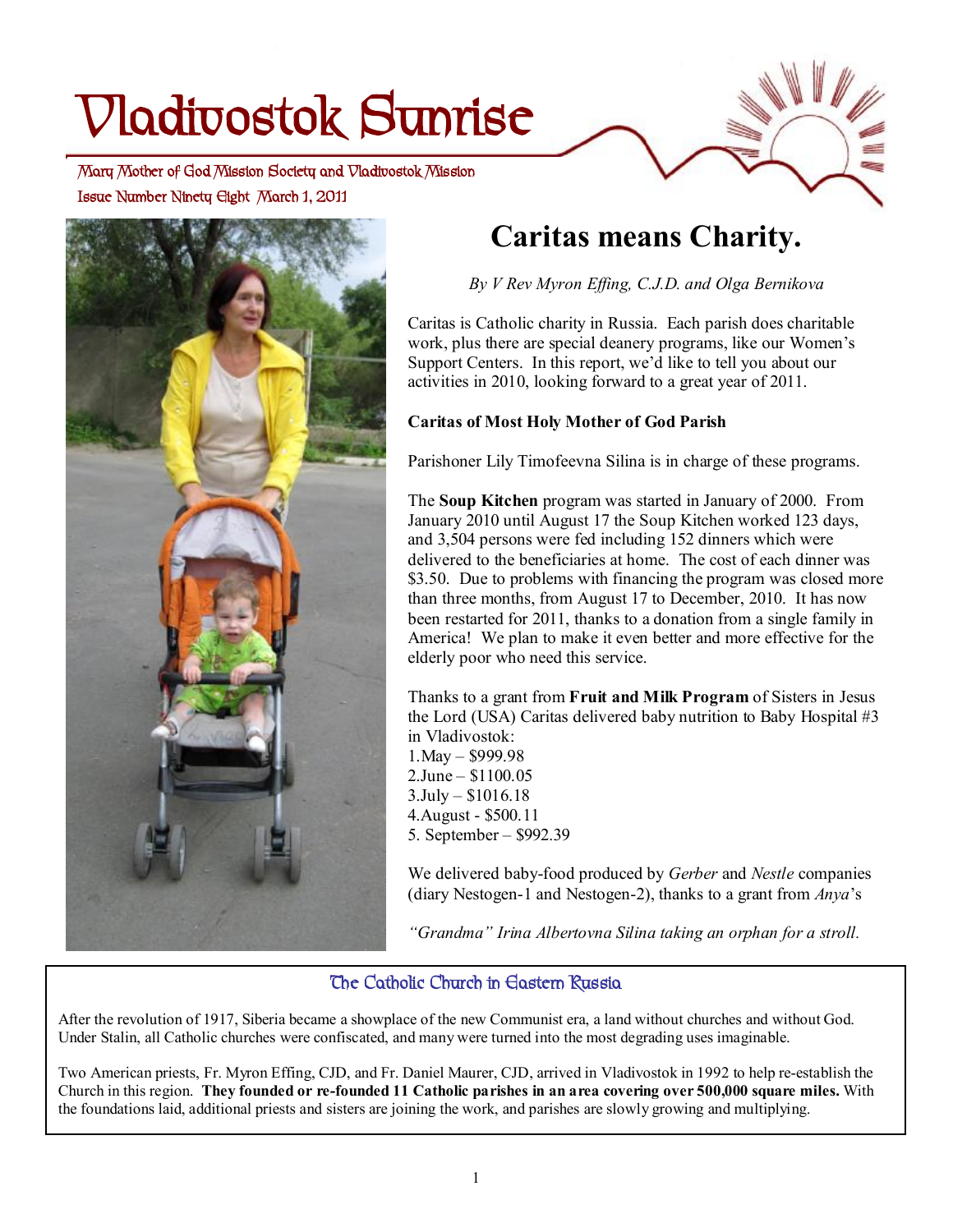

*The Soup Kitchen is a great help for poor elderly.* 

*Dinner line in the "Fruit and Milk" Program* 



Foundation (USA) in: 1.January – \$1051.95 2.February – \$1162.24 3.March – \$1177.66 4.April – \$905.09

As **Aid to Orphans** in 2010 Caritas provided the following new equipment for the laundry at Children's Hospital #3 paid for by the Lynch Family Foundation and Anya's Foundation:

- ●Dryer machine LS-25-01, 55 pound of capacity (\$7,692)
- Rolling press LG-16, diameter 240 мм (\$4,165)
- ●Washing handcart TP-25, 330 liter of capacity, (\$508)

The **Grandma Mentoring Program** continued to function all year, although the number of volunteers involved in the program varied from 3 to 7 persons (3 parishioners; 3-4 foreign volunteers) depending upon which month. The number of visits to the two orphanages



*Equipment installed in Hospital #3* 

*Hospice resident and American volunteer Jenna Himsl* 



we serve in Vladivostok was 171, for a total of 763 hours of contact for local parishioners. For foreign volunteers it was 76 visits at 304 hours.

Caritas volunteers regularly visit babies, feeding and taking care of them, talking and playing with them. For the Christmas party, volunteers gave gifts to the orphans, including chocolate Santa Clauses, presents, toys, books, etc. There were provided 49 visits where Caritas volunteers gave candies and cookies to the kids.

The number of volunteers involved in our **Hospice**  program is regularly 2 parishioners and 3 to 4 foreign volunteers. The number of visits to the hospice was 155 this year, for 665 contact hours. Caritas volunteers visit the sick aged patients, feeding and taking care of them, preparing fish sandwiches (55 times), supporting them spiritually and emotionally. For foreign volunteers, it was 76 visits or 304 contact hours.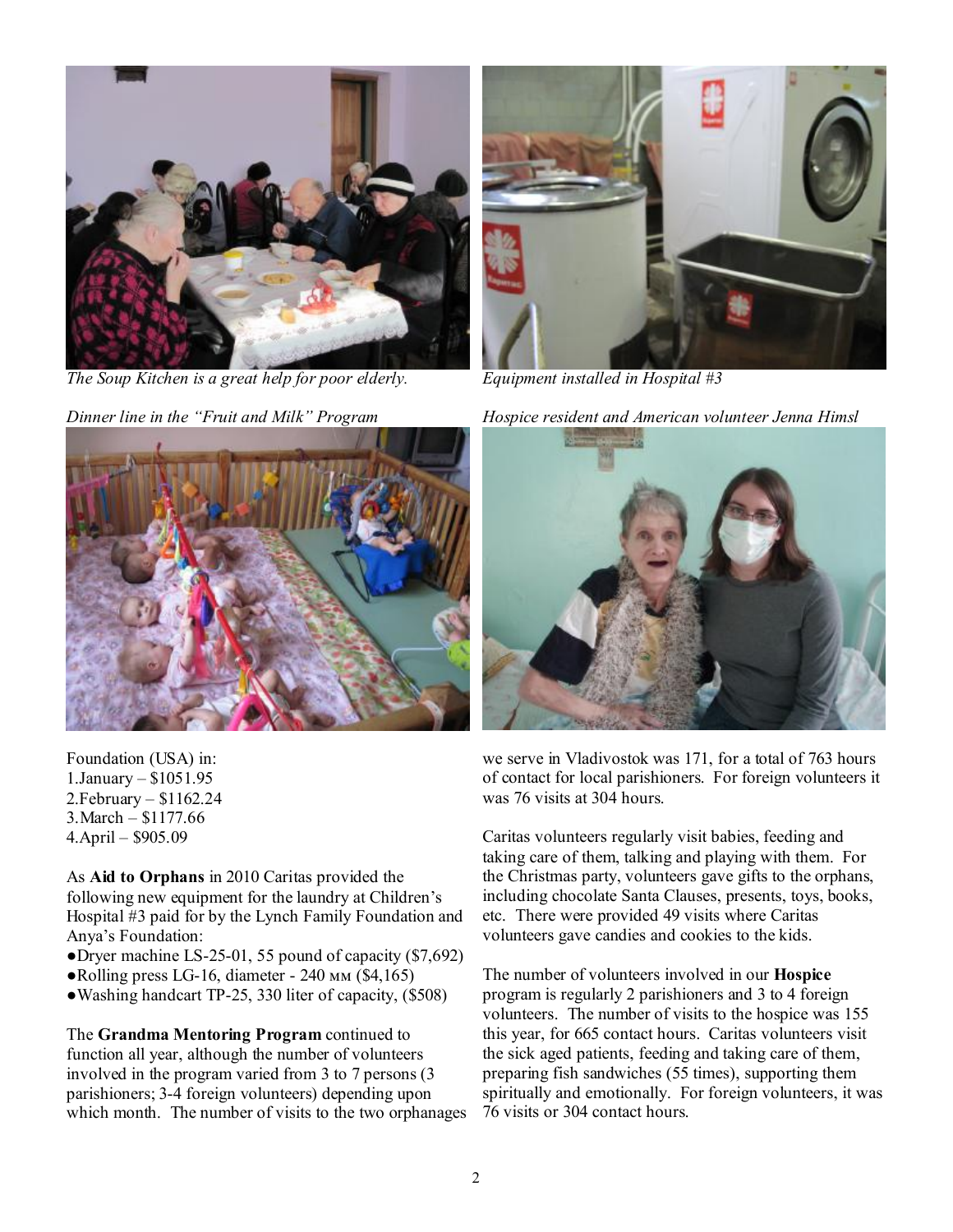

*Seniors receiving canned fish and honey* 

Sometimes we serve **walk-in needs**, and we cooperate with local social institutions. We distributed:

1). Walk-in people in need: 40 cans of salmon, 421 cans of other fish and soup

2). Children Hospital №3: 288 cans of fish (salmon, soup); 10 kg of honey; toys, vitamins, children clothing.

3). Hospice: 25 kg of honey; diapers – 6 packs; 480 cans of fish (salmon, soup); 6 pairs of glasses.

4). Ophthalmological Center: 90 pairs of glasses.

5). «Women of Vladivostok» Charitable Organization:

144 cans of fish (salmon, soup); 20 kg of honey.

- 6). local Catholic Parishes:
	- Nakhodka 384 cans of fish (salmon, soup)
	- Lesozavodsk 84 cans of fish (salmon, soup); 30 chocolate Easter eggs



*Feeding time for the youngest at the orphanges requires help.* 

*t*Most of our **daily income** comes from American donors, but we do operate our little gift shop where our income in 2010 was \$1450.50, nearly a third of which we re-donated toward the reconstruction of the church building.

We also have some income from the resale of items donated to us. This year we had a donation of a large quantity of honey, and of a large party of new women's shoes. Much of the honey was used in our programs, but some was realized in the form of asking parishioners for a donation if they accepted the honey or shoes. These funds came to about \$535.

### **Other Parishes**

Perhaps this is a place where we can speak a bit about the work in other parishes. At the Parish of Our Lady of the Pacific in **Nakhodka** the Grandma Mentoring Program is also functioning, with three regular volunteers visiting the orphans. In **Lesozovodsk**, at Visitation Parish, a group of



*Young mom getting the help she needs.* 

volunteers feeds 50 very hungry children every Saturday. This city is very hard hit by unemployment, and single moms and dads especially find it hard to feed and cloth their children. During the school year the children have a free lunch at school, but summers and weekends are hungry times.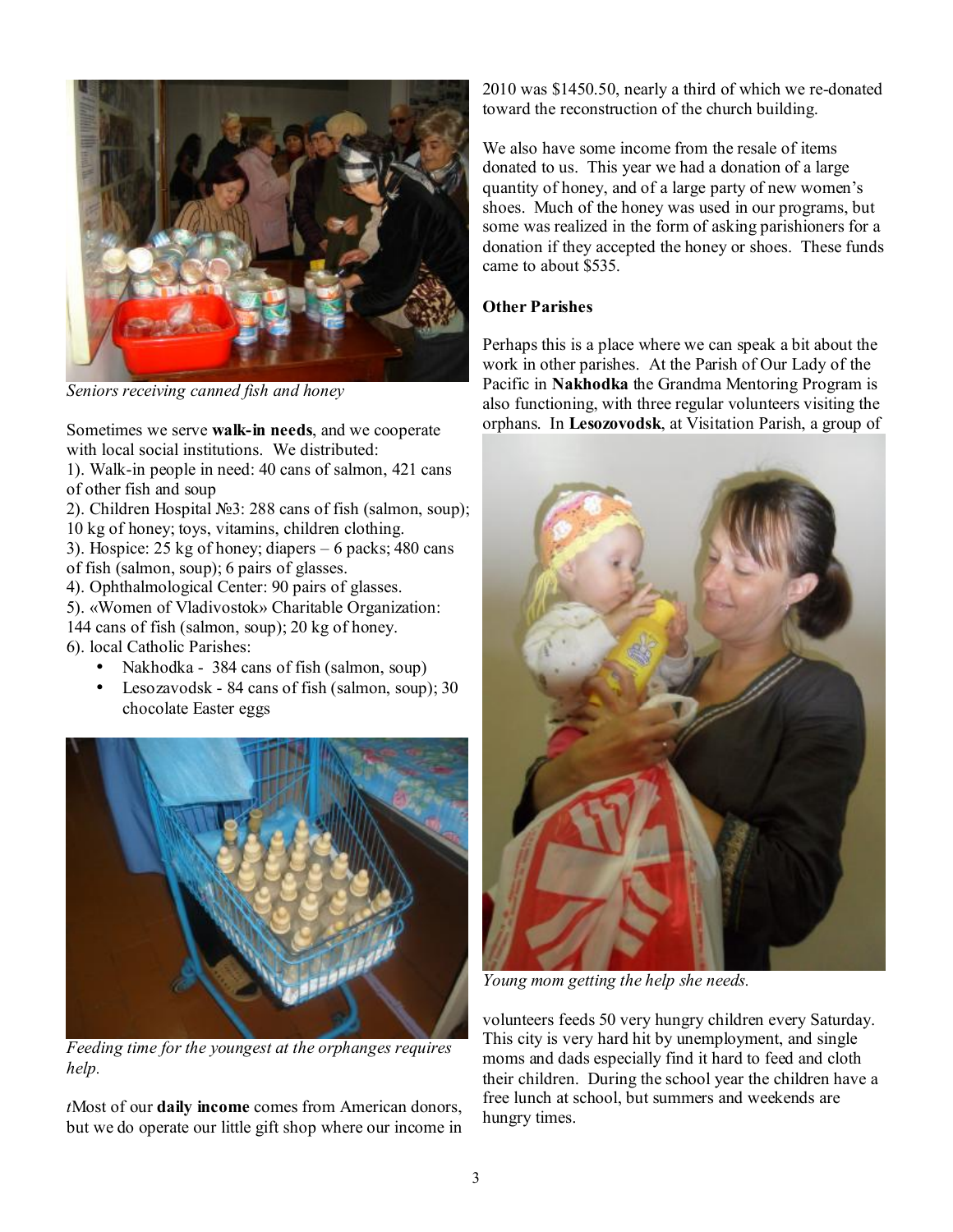Holy Trinity Parish in **Romanovka** is the home of "Trapinka" (Little Path) where the Sisters of Charity of St Anne work with disadvantaged pupils after school hours. This program receives some sponsorship from Mary Mother of God Mission Society through Romanovka's sister parish of St Philip Benizi in Oregon, and other American donors.

Nativity Parish in **Ussurysk** operates a homeless shelter and retraining program for street people. Currently there are about 35 participants in this program. This program is sponsored by the Franciscan Order, and is not under the umbrella of Mary Mother of God Mission Society.

Meanwhile, in Vladivostok five AA groups use our facilities, and one Alanon group.

#### **The Women's Support Centers' Work in 2010**

The Women's Support Centers are a project of the Vladivostok Deanery. Currently six centers are functioning, but we have requests for several more. Funding is limiting our work.

Here in Russia there is a great need for centers to help women with crisis pregnancies. Tatyana Golikova, Minister of Health and Social Development for the Russian Federation, said on April that each year in Russia, more than 64 percent of all pregnancies end in abortion, while in Western European countries the level is below 25 percent. To put this in real numbers, that translates to 1,714,000 abortions to 1,234,000 live births (according to official statistical information in 2008). The abortion rate here in Russia has risen in recent months, even though there is a baby "boom" of 7%. Prices have gone up and pregnant moms are concerned about how they will feed their children. The best way to reduce the number of abortions and the number of children living without parental care in this country is to develop a culture and method of Natural Family Planning.



An increased level of cancer and other health problems among women of child bearing age are the result of longterm use of oral contraceptives and abortions. Contraception is still considered the only means to prevent abortions, and so contraception is actively promoted by the Russian Association of Gynecologists and Endocrinologists, often encouraged by Planned Parenthood. Most Russian women are suffering from post-abortion syndrome. A high divorce rate means few fathers are in whole families to teach and protect their daughters and sons with the result that there is rampant promiscuity with resulting epidemic levels of sexually transmitted diseases (STDs), including HIV and AIDS.

Alcoholism and drugs among men is the number one social problem in Russia. Women face the economic strain of feeding themselves and their children in small apartments in poor economic situations where many do not receive welfare for their children. The Russian government is doing a lot of the right things to make sure the economical situation stays stable, especially for families, but there is still a lot to do.



*Single mother visits the Center at the City of Vladivostok Women's Consultation Service* 

Meanwhile Caritas Women's Support Centers are doing all they can to encourage women to give birth rather than have abortions. Our main priority is saving the lives of pre-born children. Besides providing free pregnancy testing and free ultrasound testing, WSC's volunteers offer information and emotional support to encourage women to give birth. We talk to those who come to the Centers about the harm of contraception and of abortion, and then

*Training and retreat for WSC's and Caritas volunteers (animator – Ekaterina Elfimova, psychologist)*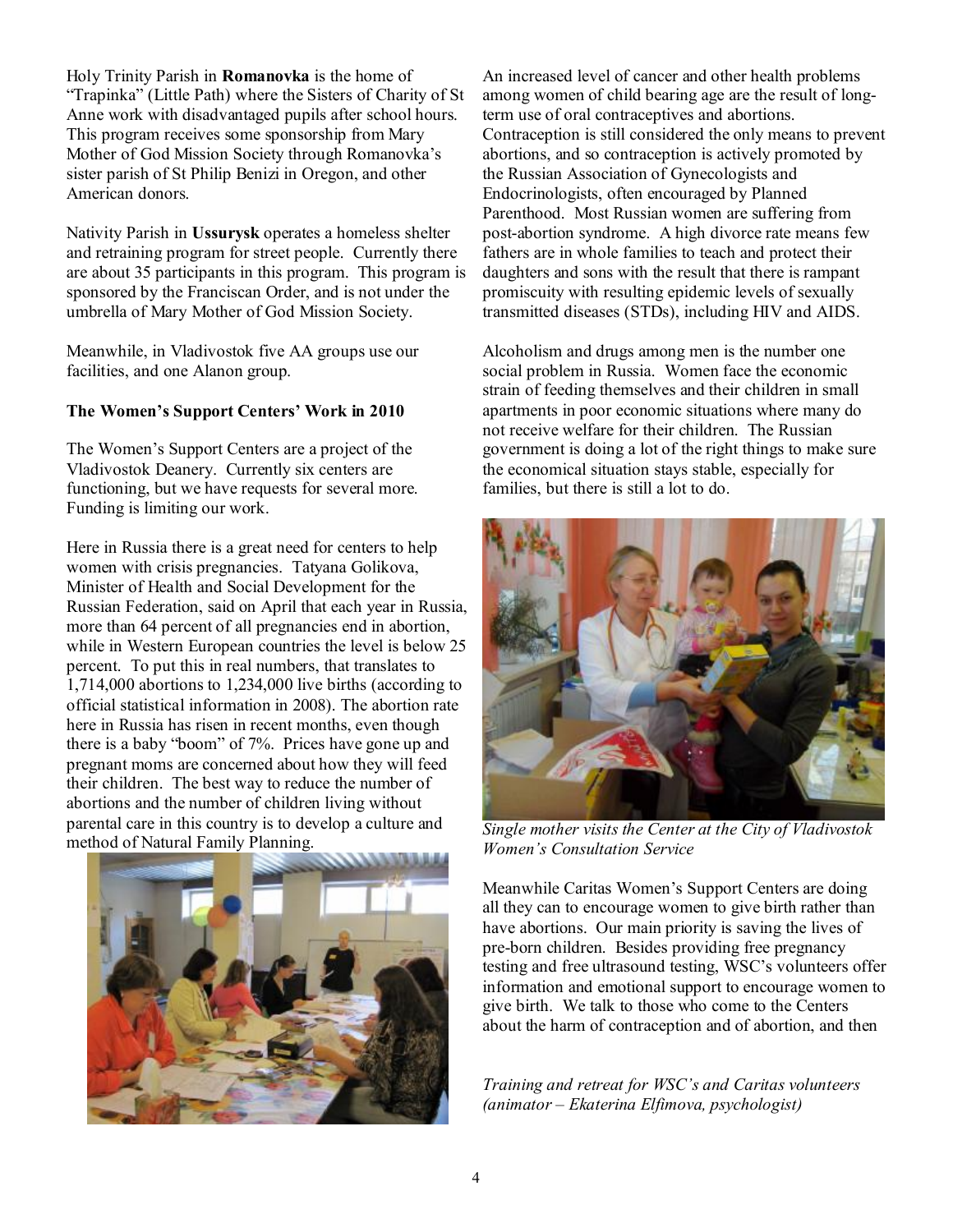assist our clients with baby food, diapers, medications, and baby clothing. We also provide clients with referrals to medical personnel as well as counseling about Natural Family Planning (NFP) including the Billings Method and the Sympto-thermal Method, STDs, chastity, and family values. Our clients were also provided free used children's and women's clothing and other items that we might have available.



*Aid for women who recently gave birth, at the WSC of the city of Arsenyev* 

WSCs continue the "Adopt-a-Birth" program (a medication packet for mother and baby that includes hygienic products such as baby lotion and creams, diapers, antibiotics) and "Adopt-a-Mom" program (medical help for women who have special needs at birth). In 2010 we were able to provide 144 packets.



*Young mother receives material aid in the Center in Nakhodka* 

We've also worked out the "Guardian Angel Program" that is dedicated to provide assistance for children who were saved from abortion at WSCs, but whose moms now have trouble supporting them. For example, thanks to

benefactors in America we assisted a girl from Lesozovodsk who suffered from a heart problem. Because of our support she got the needed surgery in Siberia in Novosibirsk. Thanks to the Guardian Angel Program several destitute families with children from Nakhodka and from Lesozovodsk were able to purchase coal or firewood which was needed for the winter season. But most important are the donors who monthly provide a stipend for a child's needs. 28 children regularly receive support from their "Guardian Angels".

Because of the economic crisis Caritas was forced to reduce its budget for the Women's Support Centers for two years. WSC's fundraising activity inside Russia has done well (boxes for donations, sales of footwear and toys). This year the Centers raised about \$1,765 in cash and \$2,618-worth of donations in kind of baby clothing, baby food and medicines.

Concerning education in schools, WSCs provided classes and programs related to family values in society, NFP, chastity, truth about abortion, post-abortion syndrome, contraception, and STDs, mostly in Arsenyev, Lesozovodsk, and Nakhodka.

We also published an issue of *To Accept Life, a journal*  for WSC volunteers and people interested in related problems. We also published *Love and Reason*, a magazine for youth about life issues, and also, a great number of brochures about life-related problems and issues. On Christmas and Easter we were able to present a new pro-life Calendar for 2010 (and now for 2011) for our beneficiaries, sponsors and guests.

Attempting to help WSC's volunteers to resolve the problems of their current work and to encourage them to participate in charitable activity, Caritas provided the WSCs and Caritas volunteers with a training and retreat program. This retreat was arranged at the Parish of the Most Holy Mother of God in Vladivostok on July, 7-9. Ekaterina Elfimova, a skilled psychologist working with AA groups and their families for many years, was enrolled as an animator for the retreats. A retreat is again scheduled for 2011.

WSCs also provided Rachael's Vineyards Retreat Program for those affected by abortions, and this year we also invited the women of AA (in July and November) to the retreats. Natalya Anisimova, Coordinator of the Rachael's Vineyard retreats program, and Ekaterina Elfimova were involved in the retreats, as well as Fr Myron or Fr Dan.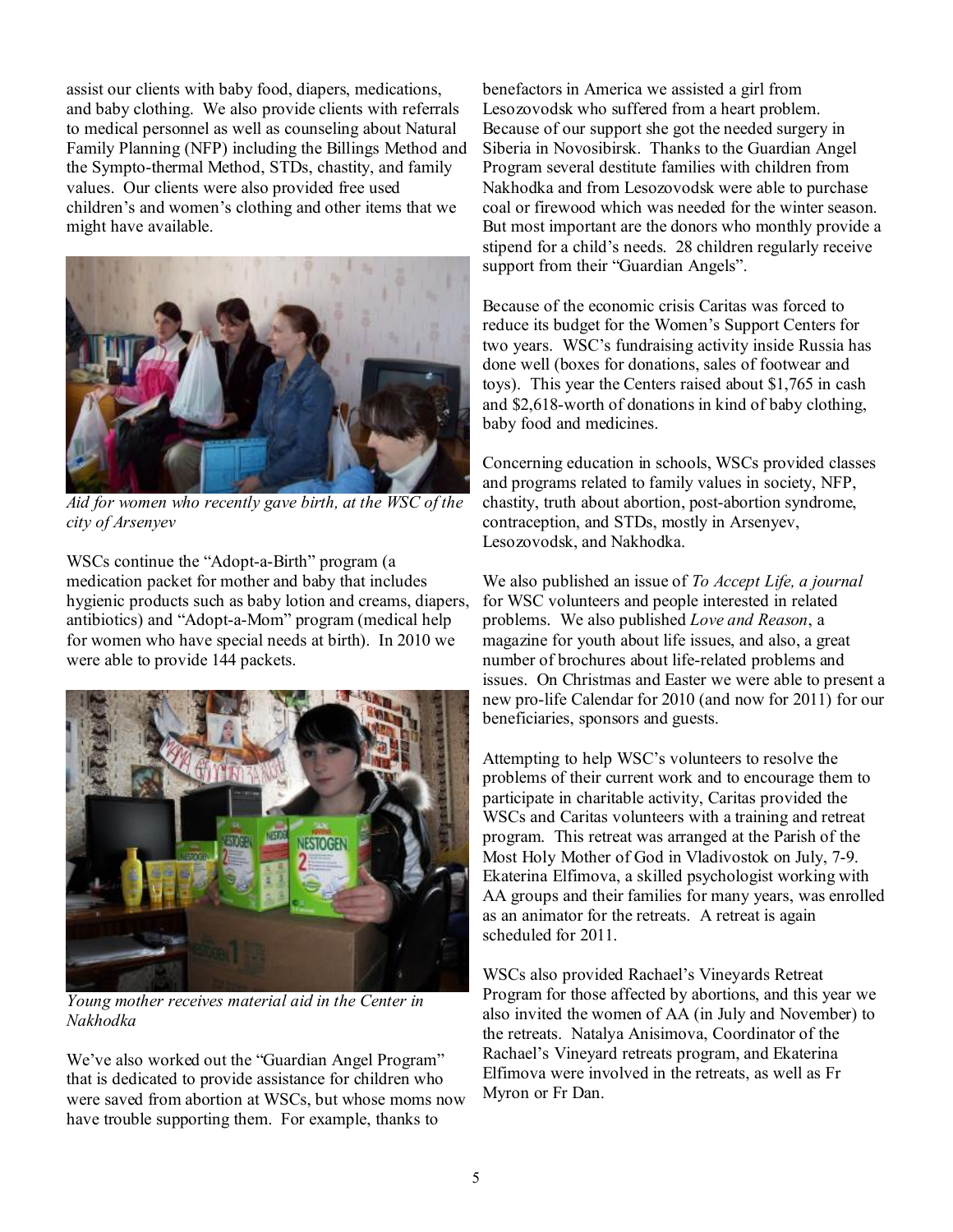

*Visit to mother in need in a hospital by a volunteer of the Center located at St Joseph's Parish in Vladivostok* 

It was also recommended that we again provide Rachael's Vineyard retreats for the women of AA and for married couples. That's a new idea for the Rachael's Vineyard retreats in Russia.

One participant in a Rachael's Vineyard retreat said, "During the retreat my feelings inside me were changed as was my attitude to my children who died because of abortion. I could mourn the loss of every one of my children who died, and I could share my sorrow with the other participants of the retreat. I could say goodbye to my children and forgive myself. The Rachael's Vineyard retreats help me to be free from those sins that I did."



*Stacks of baby food and supplies supplied by* Renovabis

Thanks to an anonymous foundation, to *Renovabis* of the German Bishops' Conference, and to our other benefactors, the Caritas WSCs were able to continue to develop and improve the Women's Support Center programs. We are now more than twelve years old! Thanks to our benefactors we were able to increase the material aid for our beneficiaries (the number of diapers and baby food) which improved the well-being of the babies and their families.

Nadezhda Morozova, Director of Caritas Women's Support Centers, coordinated this whole project and oversaw the work of 18 volunteers and 6 leaders regularly involved in the Center's activities.

Caritas Women's Support Centers continue to cooperate with other local institutions promoting the idea of saving the lives of pre-born babies and of strengthening the family. We appreciate the organizations which participated in the WSC's programs, including the Departments of Social Protection of Soviet and Lenin Counties of Vladivostok, the Regional Clinical Center of AIDS Prevention, Maternity Hospital #3 (Vladivostok), local hospitals in Arsenyev and Lesozovodsk, State Women's Consultative Clinics, and children's polyclinics of our counties.



*A smile and a bag of humanitarian aid in Second River* 

**Remember "Mary Mother of God Mission Society" in your will.**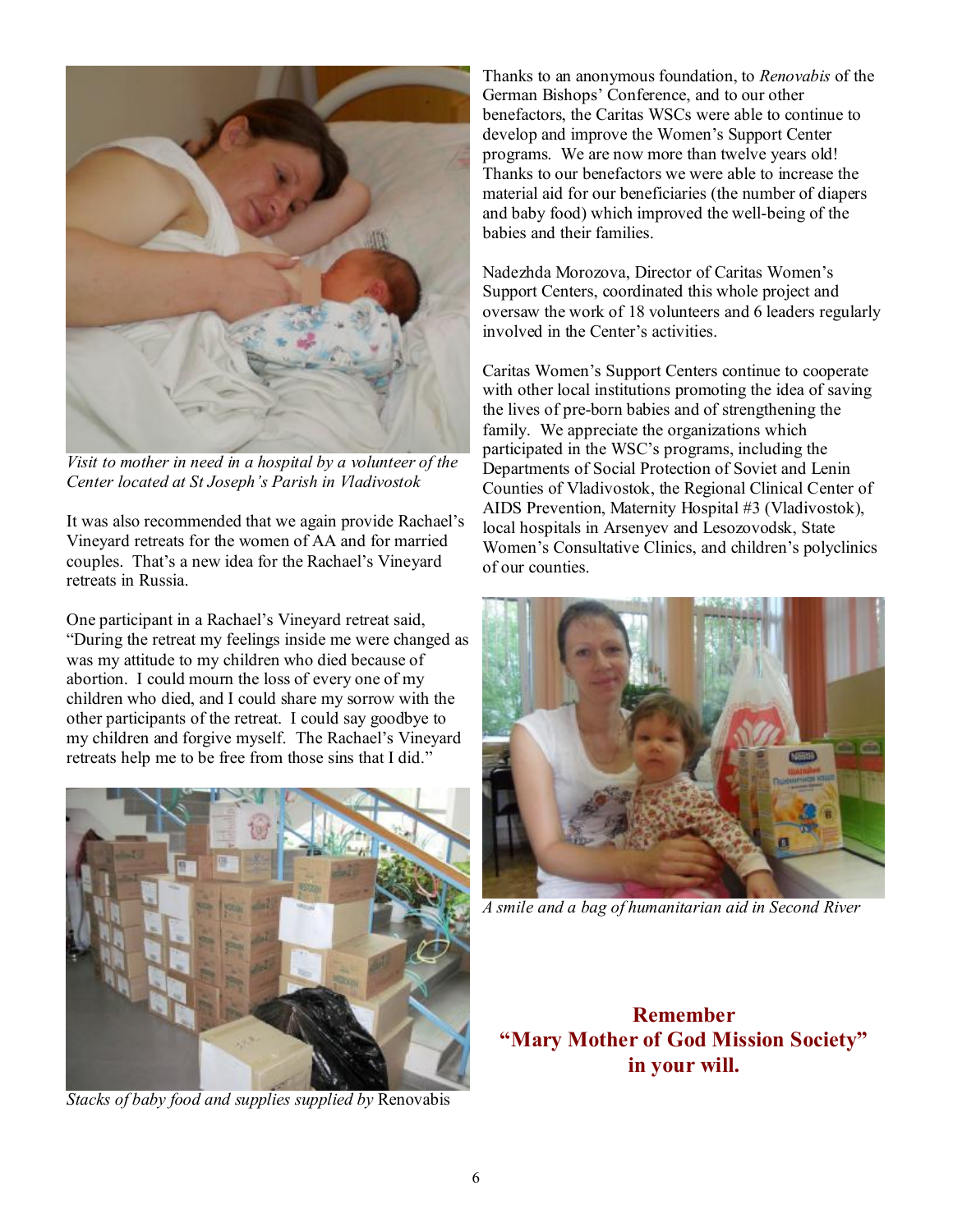## **How to Communicate with Us**

#### **Internet**

Russian language: [www.catholic.vladivostok.ru](http://www.catholic.vladivostok.ru) English language: [www.vladmission.org](http://www.vladmission.org) Sisters in Jesus the Lord in English: [www.cjd.cc](http://www.cjd.cc)

**Office in Russia: Phone and FAX:** 011-7-4232-26-96-14 myron@catholic.vladivostok.ru daniel@eatholic.vladivostok.ru

**Office in California: Phone and FAX:** 1-(209) 408-0728 Mary Mother of God Mission Society 1736 Milestone Cir Modesto CA 95357 usoffice@vladmission.org

**Sisters in Jesus the Lord:** 1-(816) 353-2177 7049 Blue Ridge Blvd Raytown, MO 64133

**Vladivostok Sunrise** Edited and produced in Russia by V Rev Myron Effing, C.J.D. Printed in St Paul MN by Sexton Printing, Inc. Assembled for mailing by Nativity Parish, St Paul, Minnesota.

# **News Notes**

*by V Rev Myron Effing, C.J.D* 

• The topic of the news here this month has been the Russian child adopted in Alaska, and how his mother fed him hot sauce and gave him cold showers when he misbehaved. So again there was a loud call to stop adoptions to America! Naturally it is all very hypocritical! If the Russians cared more for their children, there wouldn't be kids to be adopted by Americans! Plus the daily mangling in the womb of Russian children by abortion, as there are still more abortions here than live births! Our Women's Support Centers continue to work with pregnant women to encourage them to give birth, and we are still speaking in the schools and colleges about the life and family issues.

• I heard this story from one of the pastors: A parishioner with several children was pregnant, and had some complications, so she was in the hospital for tests and a check-up. After several days an old doctor came to her at night and said, "Dear, are you reading what medicines the doctor is giving you?" "No, why should I?" "If I were you I'd read those packages before I took them!" Being forewarned she read and found out that the doctor was setting her up for a miscarriage! He thought she had enough children! Naturally, she stopped the medicine and went home. That is socialized medicine, where the doctor makes decisions about who lives and who dies. I told the pastor to find out the contact

information for that old doctor, and I'd find some way to acknowledge that she saved a baby's life.

# **Opportunities**

♥ Booth representatives for Catholic Conferences. Have fun meeting fellow Catholics while distributing mission information! Catholic Conference in your area? Let us know!

♥ Interested in speaking on behalf of the mission at parishes in the US? Priest and lay speakers needed!

♥ Hooded sweatshirts available. *Vladivostok, Russia* in Cyrillic lettering on front. Sizes S-3X. \$30- \$35. Contact our mission office in Modesto for emailed details.





♥ Hand crocheted baby blankets, matching Baptismal gowns, caps and booties, and crocheted table doilies and runners from the Lesozovodsk Women's Support Center for sale. Proceeds to the Women's Support Centers. See our website for more information. [www.vladmission.org](http://www.vladmission.org)



♥ SHARES card update! The mission is receiving over \$700 per month from the SHARES card program! \$15,300 has been raised so far by CA and NV SHARES card users!

Contact the mission office to get your FREE cards. Pass them out at meetings, hair-dressers, medical offices and everywhere you visit. Holders present the card at checkout at Save Mart, Food Maxx, Lucky or Smart Foods grocers. The card is swiped and Save Mart donates up to 3% of your grocery bill to the mission! Any easy way to help the mission and it doesn't cost you a thing! Thank you Save Mart and SHARES card users!

♥ Join your corporate Matching Gifts program at your work. Donations to the mission can be matched by your employer! See our website for a list of just some of the participating companies, or ask your employer if they have a Matching Gifts program.

♥ Old and worn priest vestments no longer in use needed for Bible covers and rosary cases fundraiser. Please send to the mission office at 1736 Milestone Cir. Modesto CA 95357